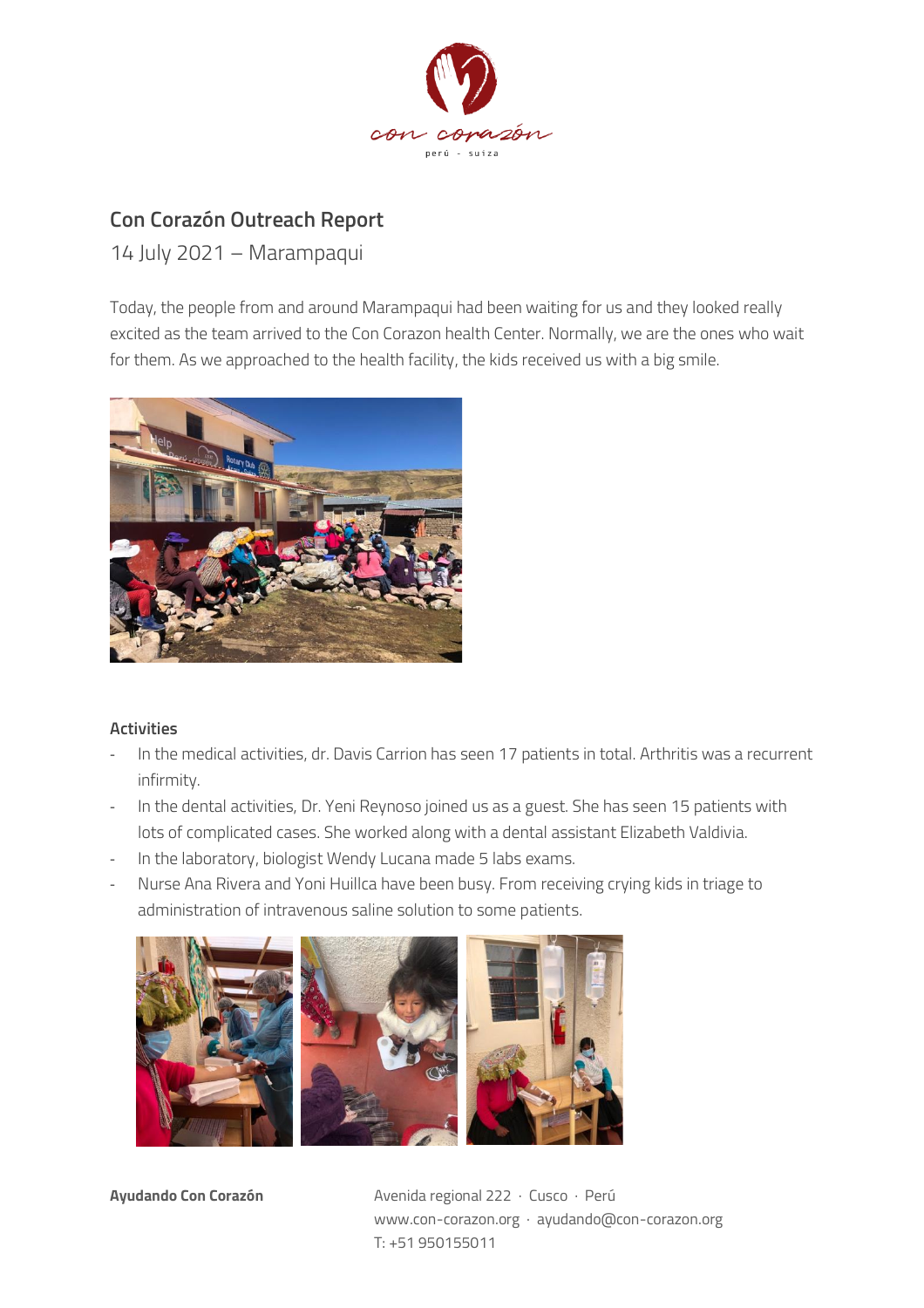

## **Photo Gallery**



Benjamin Mamani is 21 years old. He came to our health facility because he is feeling dizzy. He has been pursuing a dream: to provide for his parents, brothers and sisters. His idea is to buy 100 guinea pigs, rise them and sell it in the local market. He just waits for some support. Guinea pigs are good source of proteins. The meat contains more than 20% protein, which is higher than in chicken, beef, lamb or pork. And with only about 8% fat, it is also leaner than most other common meats. It is rich in Omega 3 fatty acids and Vitamin B, and as such is a healthier as well as cheaper alternative to other meats.



Ernesto Layme is 33 years old and come from Mahuayani in a motorcycle. He has had an accident a couple of months back and now he still has some pain in his legs and his back. Motorcycles are becoming more and more popular with the locals. Unfortunately, motorcycle accidents have increased in the last 2 years and have already become a public health problem.

**Ayudando Con Corazón** Avenida regional 222 · Cusco · Perú www.con-corazon.org · ayudando@con-corazon.org T: +51 950155011